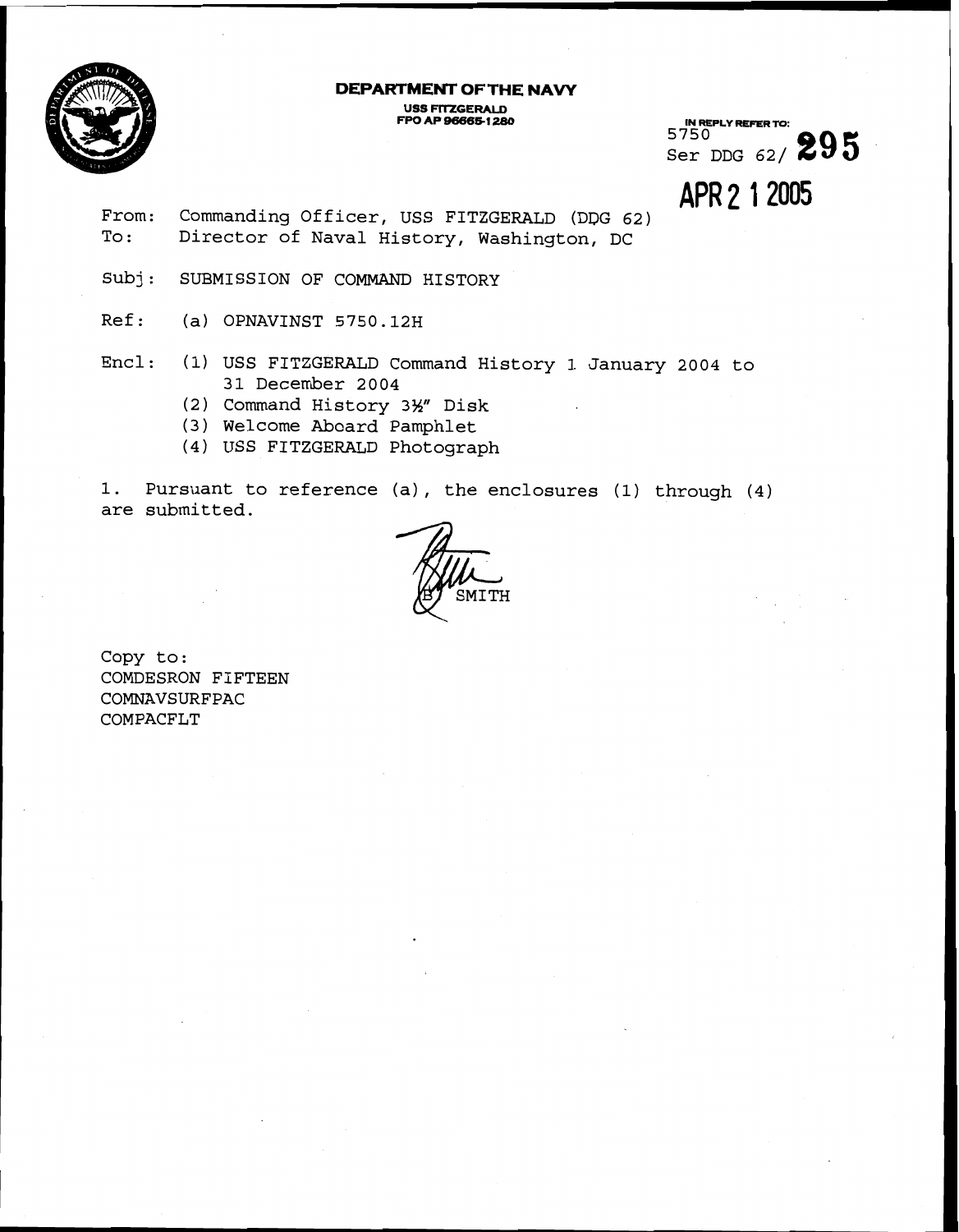## **COMMAND HISTORY** USS FITZGERALD (DDG 62) **1 JANUARY 2004 20 31 DECEMBER 2004**

#### 1. Command composition and Organization

Commissioned 14 October 1995, the mission of the USS FITZGERALD (DDG 62) is to conduct prompt, sustained, combat operations at sea in support of U.S. National Policy. FITZGERALD has been a member of BATTLE FORCE SEVENTH FLEET, forward deployed to Yokosuka, Japan, since July 2004. Equipped with a state-of-theart combat systems suite, she can operate offensively either independently or as an integral part of the KITTY HAWK STRIKE GROUP. FITZGERALD's combat systems provide capabilities in Anti-Air Warfare (AAW), Undersea Warfare (USW) and Anti-surface Warfare (SUW), projecting power throughout all spectrums of maritime operations.

USS FITZGERALD (DDG 62) is forward deployed to Yokosuka, Japan, and assigned to Destroyer Squadron Fifteen, with Unit Identification Code 21824. Commander Bradley J. Smith is the Commanding Officer.

#### <sup>2</sup>. Chronology

| 1 JAN-10MAR | Inport, San Diego, Holiday Upkeep,<br>Medical Inspection, Selected Restricted           |
|-------------|-----------------------------------------------------------------------------------------|
|             | Availability, Disbursing Examination                                                    |
| 11-12 MAR   | Underway, Southern California Operating Area<br>(SOCAL OPAREA), Navy Computer Emergency |
|             | Response Team, Sea Trials                                                               |
| 13-17MAR    | Inport San Diego, Ammo Onload, Search and                                               |
|             | Rescue Evaluation (Inport)                                                              |
| 18-19MAR    | Underway, SOCAL OPAREA), Search and Rescue                                              |
|             | Evaluation (Underway)                                                                   |
| 20-21MAR    | Inport, San Diego                                                                       |
| 22-26MAR    | Underway, SOCAL OPAREA, Surface Ship                                                    |
|             | Radiated Noise Measurements                                                             |
| 27-28MAR    | Inport, San Diego                                                                       |
| 29-31MAR    | Underway, Enroute Puerto Vallarta, Mexico                                               |
| $1 - 4APR$  | Inport, Port Visit, Puerto Vallarta, Mexico                                             |
| $5 - 8APR$  | Underway, Enroute San Diego.                                                            |
| 9APR-4MAY   | Inport, San Diego, Upkeep, Combat Systems,                                              |
|             | Command, Control, Communications and                                                    |
|             | Computer Readiness Assessment, Navy Junior                                              |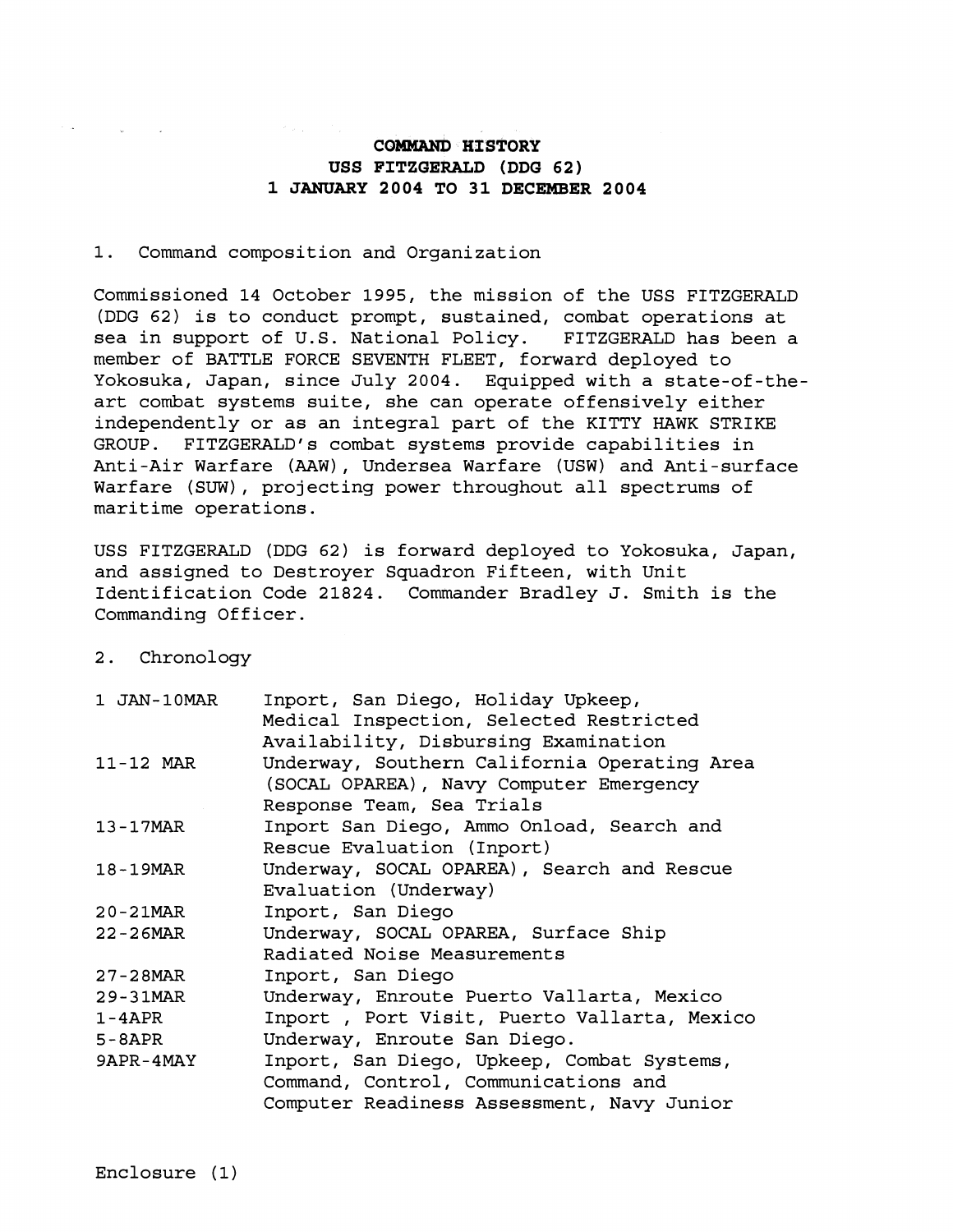|               | Reserve Officer Training Corps Visit,        |
|---------------|----------------------------------------------|
|               | Deratization Certification                   |
| 5MAY          | Underway, SOCAL OPAREA, Board of Inspection  |
|               | Survey Preparations (INSURV)                 |
| 6-9MAY        | Inport, San Diego, Link Long Look            |
| $10-14$ MAY   | Underway, SOCAL OPAREA, INSURV Preparations, |
|               | High Speed Maneuvering Surface Target        |
|               | Exercise                                     |
| $15 - 25$ MAY | Inport, San Diego, Upkeep, INSURV            |
|               | Preparations, Tactical Tomahawk Weapons      |
|               | Control System Certification                 |
| <b>26MAY</b>  | Underway, SOCAL OPAREA                       |
| 27MAY-17JUN   | Inport, San Diego, 60% Crew Swap with USS    |
|               | O'BRIEN (DD 985), Standard Implementation    |
|               | Standards Install, Tomahawk Material         |
|               | Certification Board of Survey                |
| 18JUN         | Underway, SOCAL OPAREA                       |
| 19-20JUN      | Inport, San Diego                            |
| $21 - 24JUN$  | Underway, SOCAL OPAREA, Precision            |
|               | Anchoring, Burial at Sea                     |
| 25-28JUN      | Inport, San Diego                            |
| 29JUN-2JUL    | Underway, SOCAL OPAREA, Command Assessment   |
|               | of Readiness and Training Phase II           |
| $3 - 11JUL$   | Inport, San Diego.                           |
| 12-16JUL      | Underway, SOCAL OPAREA, Main                 |
|               | Space/Firefighting Certification, Midshipmen |
|               | Cruise                                       |
| 17-18JUL      | Inport, San Diego                            |
| 19-23JUL      | Underway, Fleet Activities Hot (FLETAHOT),   |
|               | Naval Surface Fire Support 5" Qualification  |
| $24 - 25JUL$  | Inport, San Diego                            |
| $26 - 28JUL$  | Underway, SOCAL OPAREA, Anchoring, Visit     |
|               | Board Search and Seizure, Seamanship         |
|               | Certification                                |
| 29JUL         | Homeport Change Effective, Forward Deployed  |
| 30JUL         | Inport, San Diego                            |
| 31JUL         | Underway, SOCAL OPAREA, Family Day Cruise    |
| $1 - 8$ AUG   | Inport, San Diego, Strike, Initial Entry     |
|               | Training Scenarios                           |
| $9 - 13$ AUG  | Underway, SOCAL OPAREA,                      |
|               | Chemical/Biological/Radiological             |
|               | Certification, Towing Exercise               |
| 14-15AUG      | Inport, San Diego                            |
| 16AUG         | Underway, Enroute Seal Beach                 |
| 17-18AUG      | Inport, Seal Beach, Ammunition Onload        |
| 19-20AUG      | Underway, Enroute San Diego                  |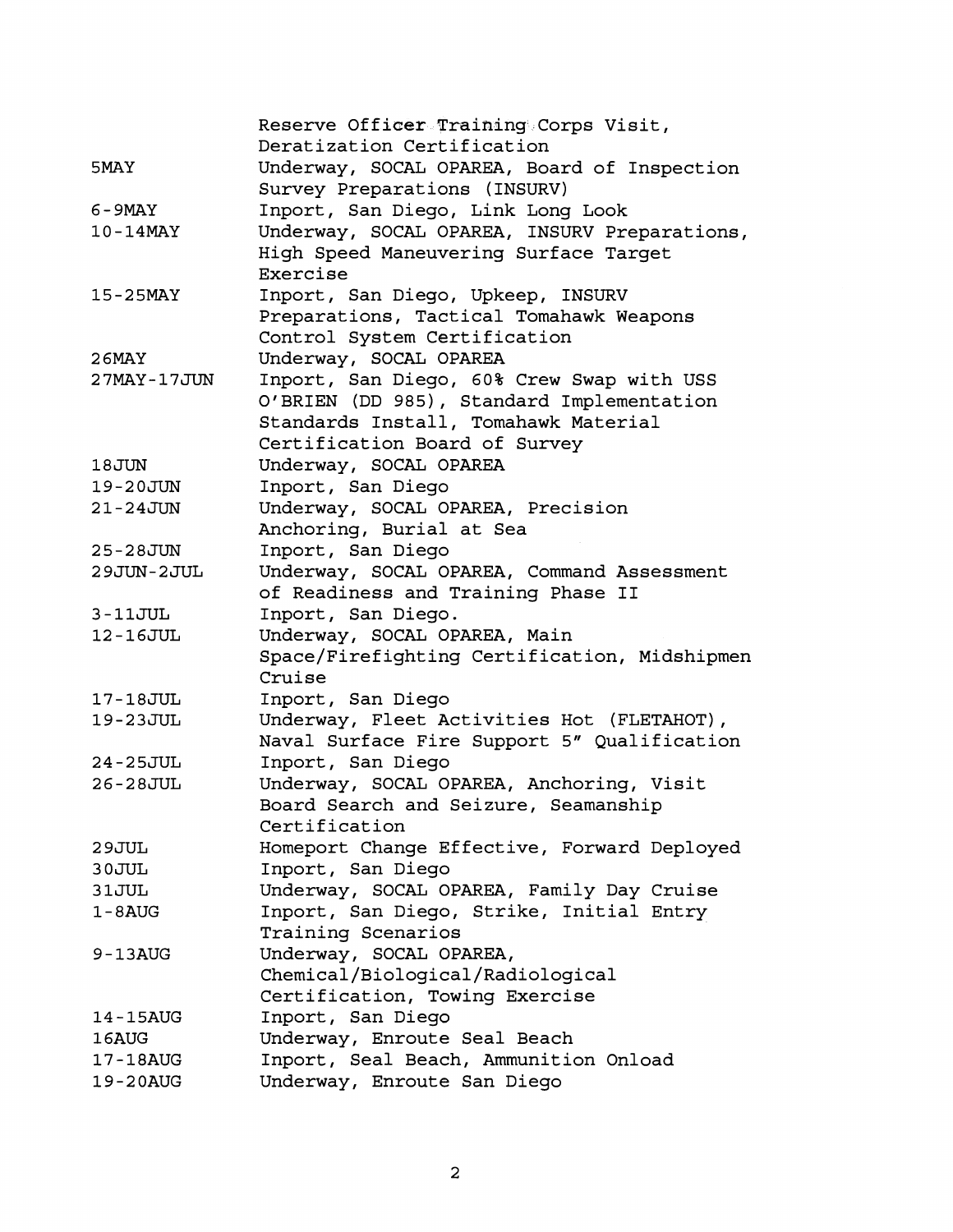| $21 - 22$ AUG | Inport, San Diego                             |
|---------------|-----------------------------------------------|
| 23-27AUG      | Underway, SOCAL, OPAREA, Engineering Underway |
|               | Demonstration                                 |
| $28 - 30$ AUG | Inport, San Diego                             |
| 31AUG-3SEP    | Underway, SOCAL OPAREA, Final Evaluation      |
|               | Problem                                       |
| $4-10$ SEP    | Inport, San Diego, Postal Examination         |
| 11-17SEP      | Underway, Enroute Pearl Harbor, Supply        |
|               | Management Assessment of S-1, S-2, S-3        |
|               | Divisions                                     |
| 17-20SEP      | Inport, Pearl Harbor                          |
| 20-30SEP      | Underway, Enroute Yokosuka                    |
| 30SEP-6NOV    | Inport, Yokosuka, Maintenance Upkeep          |
| 7-10NOV       | Underway, Tokyo Bay, Shipboard Electronic     |
|               | Systems Evaluation Facility, Ammo Onload      |
| 11-21NOV      | Inport, Yokosuka, Upkeep, Ballistic Missile   |
|               | Defense Tactical Operations Certification,    |
|               | Supply Management Inspection                  |
| 22NOV         | Underway, Tokyo Bay, Destroyer Squadron       |
|               | FIFTEEN Photo Exercise                        |
| 23-28NOV      | Inport, Yokosuka                              |
| 29NOV-16DEC   | Underway, Sea of Japan, Ballistic Missile     |
|               | Defense Limited Defense Operations            |
| 17-19DEC      | Inport Visit, Pusan, Republic of Korea        |
| 20-22DEC      | Underway, Enroute Yokosuka                    |
| 23-31DEC      | Inport Yokosuka, Upkeep                       |
|               |                                               |

### 3. Narrative

FITZGERALD began 2004 in a demanding nine-week CNO Selected Restricted Availability (SRA) from January to March to update her with the latest Combat Systems suite and Command, Control, Commnications, Computers, and Intelligence (C4I) technology, including Ballistic Missile Defense (BMD) capability and Tactical Tomahawk Weapons Control System (TTWCS). Additionally, a ship-wide tiger team attacked significant topside corrosion, repainting over 75 percent of the ship and saving approximately \$50,000 in maintenance funds, helping earn Commander, Destroyer Squadron TWO THREE'S nomination for Self Sufficient Ship of the Quarter for second quarter of fiscal year 2004. In April 2004, FTSCPAC, San Diego conducted a Command, Control, Communications, Computers, and Combat Systems Readiness Assessment (CSRA), and assessed FITZGERALD with a 44 percent fix-to-find ratio, the highest score among DDGs in the past four years. Following SRA, FITZGERALD's crew spent the next six weeks meticulously preparing her for a rigorous visit by the Board of Inspection and Survey (INSURV) . Immediately following the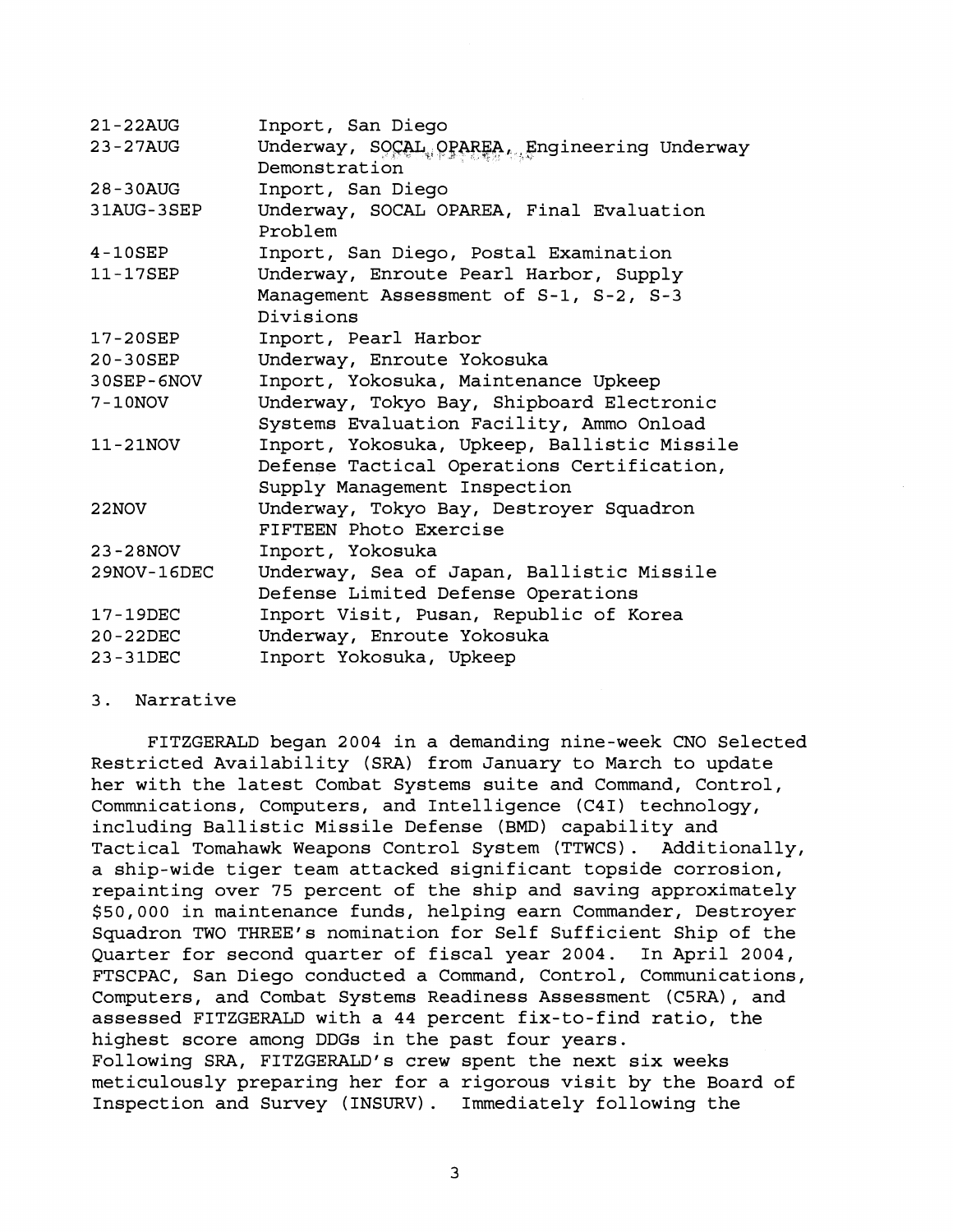successful INSURV inspection in June, sixty percent of the crewmembers from USS O'BRIEN (DD 985), previously forwarddeployed to Yokosuka, Japan, swapped over to FITZGERALD in a "Super Sea Swap." Following a two-week transition period, FITZGERALD completed a successful Command Assessment of Readiness and Training (CART) 11/1nitial Assessment (IA) visit by Afloat Training Group, Pacific (ATGPAC) and rolled into an intensive and compressed nine-week Unit Level Training Phase. Due to the large crew turnover, the ship was required to recertify in all nineteen SURFORTRAMAN certification areas, achieving Training Level (TL) I proficiency in 17 of 19 certification areas to achieve an overall C2 rating. FITZGERALD completed Final Evaluated Problem on 3 September and transited west, arriving in Yokosuka, Japan on 30 September. Of note, FITZGERALD completed the first Tactical Tomahawk Weapon Control System (TTWCS) Pacific Fleet Cruise Missile Tactical Qualification, Tomahawk (CMTQ-T) and CMTQ in two consecutive weeks with her Combat Systems Training Team (CSTT) packages have become the Fleet's standard.

FITZGERALD's Supply Management Inspection (SMI) was completed in November with grades of 92.97% for Stores, 93.71% for Food Services, 95.48% for Retail Operations, OUTSTANDING for Disbursing management, and OUTSTANDING for Postal Management.

At the same time, FITZGERALD was the winner of the Commander, Pacific Fleet Retention Excellence Award for FY04. Commander, Destroyer Squadrons TWO THREE and FIFTEEN recognized FITZGERALD Sailors with two Destroyer Squadron Sailors of the Quarter and two Junior Sailors of the Quarter in 2004.

At the close of November and through 19 December FITZGERALD was the second ship to participate in the national Ballistic Missile Defense Limited Defense Operations (BMD LDO). For weeks FITZGERALD kept vigilant guard and remained undetected while helping refine the Navy's role and experience in BMD LDO.

FITZGERALD continued her fruitful Partnership in Education program with Solana Beach Elementary School while in San Diego, where Sailors spent numerous hours visiting and interacting with the elementary students. In April 2004, over forty-two crewmembers participated in a massive Community Relations project during a port visit to Buerto Vallarta, where the exterior of a two-story elementary school was repainted. In Yokosuka, FITZGERALD Sailors continued to serve their community helping with the clean-up of a local cemetery and donating over 49,000 yen to victims of the recent earthquake in Niigata, Japan. During her recent port visit to Pusan, over thirty FITZGERALD Sailors volunteered to help with the clean up of a local orphanage and visit with the children there. Additionally, the crew donated over \$9,250 to the Navy and Marine Corps Relief